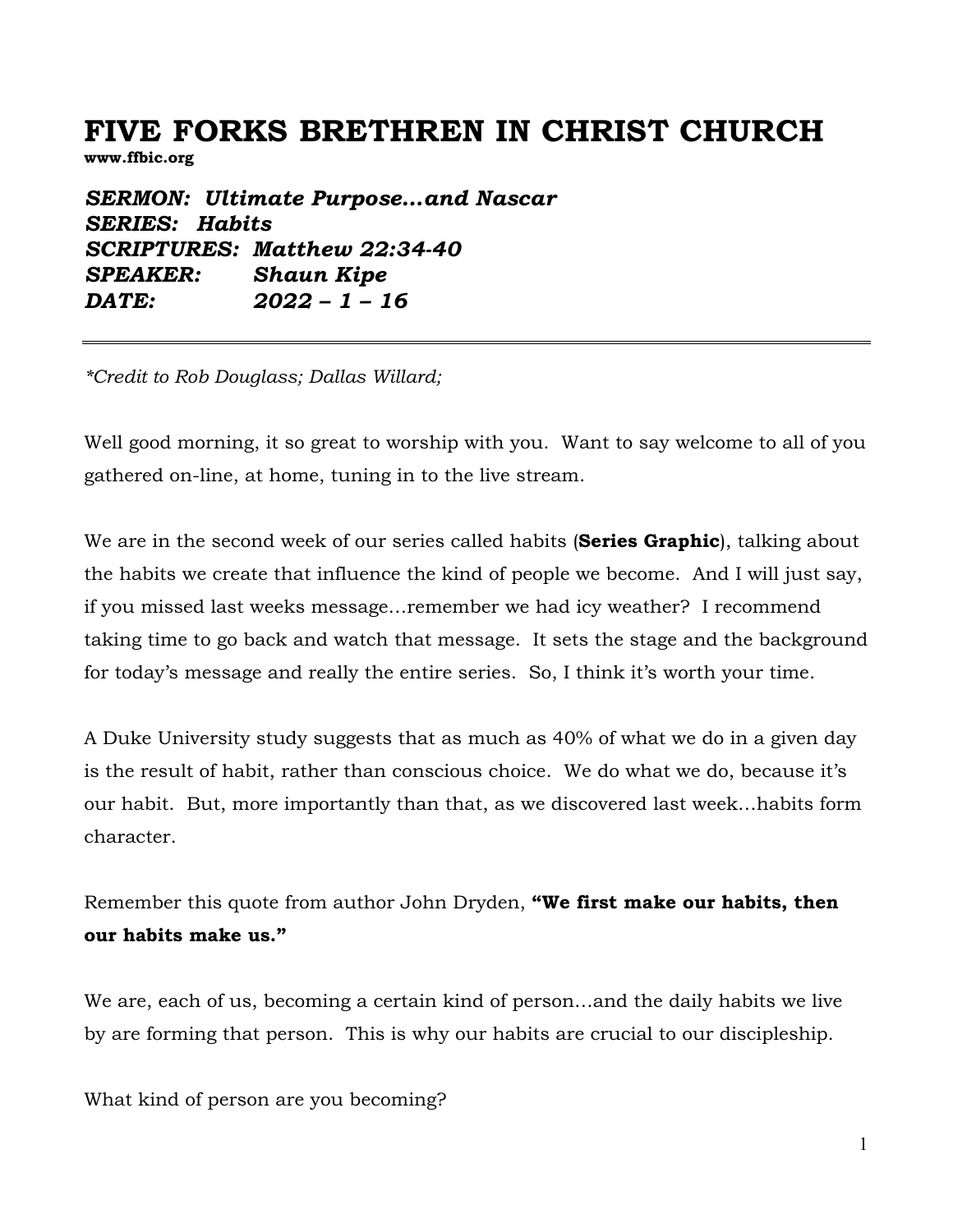But, there is another important question I think we need answer and that is: What kind of person do you want to become?

And that's what we're going to talk a little bit about today. I want to talk about the connection between our habits and what we believe is the ultimate purpose of life.

## **"Understanding your purpose is crucial in right habit formation."**

## **I. Habits and ultimate purpose.**

## **A. Aquinas**

So let's start with this man. (**PIC OF THOMAS AQUINAS)** Does anyone know who this is? This is Thomas Aquinas, one of the early church theologians and master thinkers. Anyone who studies church history or theology or begins taking classes in Bible will very quickly come across Aquinas' many writings.

Someone who had way too much time on their hands has calculated that "in terms of a sheet of today's printer paper, Aquinas was writing an average of nearly twelve and a half pages of words a day, every day, all year long." I have trouble writing 12 pages in 7 days as I write my sermons!

He was a pretty remarkable thinker. And one the things that Aquinas wrote about was this connection between purpose and habit.

The Greek word Aquinas uses in his writings related to purpose is the word **telos.**  Telos means **end or goal or purpose**.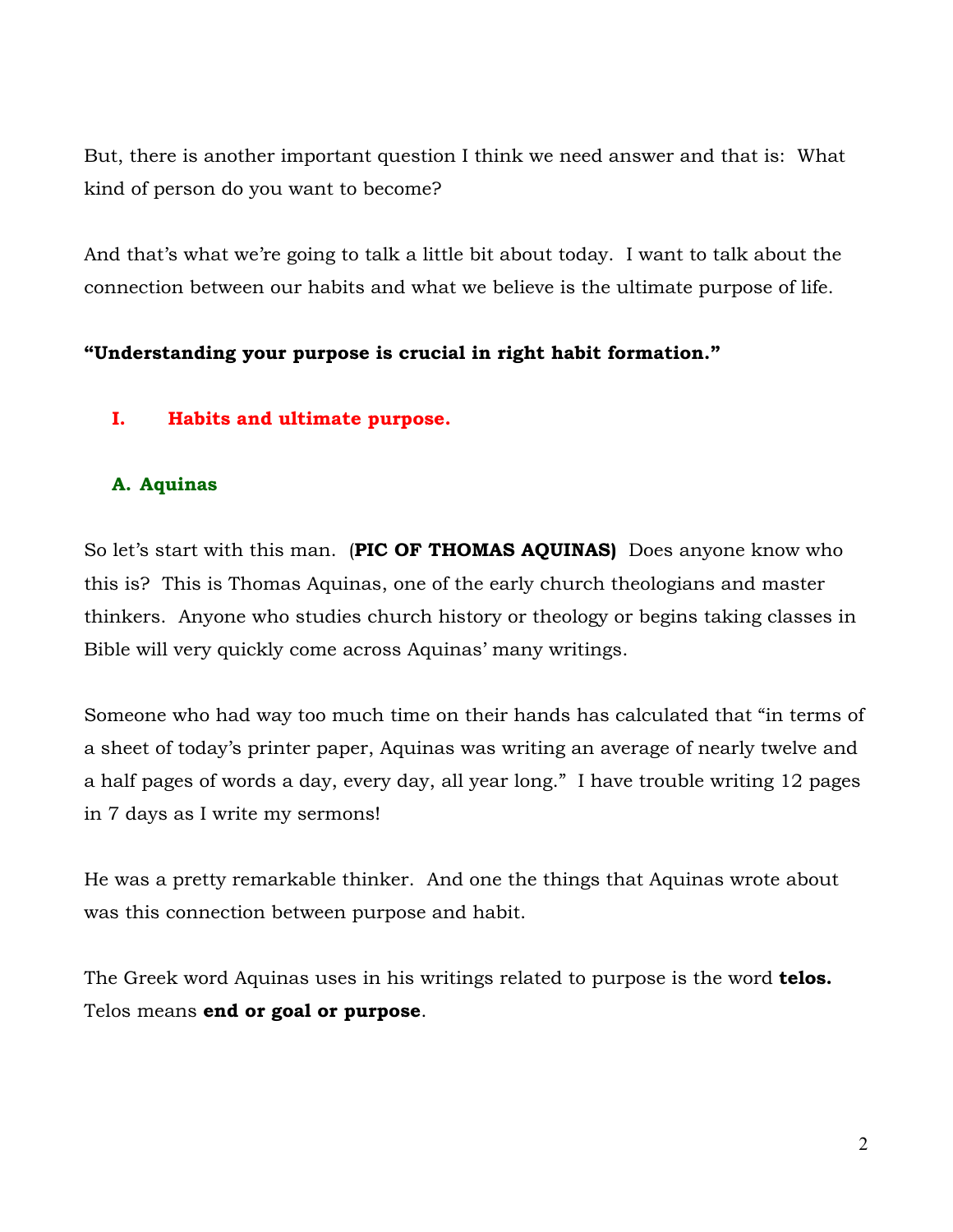Everything, and also everyone in life has a telos…the reason for which you were created. And you need to know what that is, if you are going to incorporate the right habits in your life.

Let me give you an example of this…

Take a NASCAR for example (**PIC OF NASCAR**). About 20 years ago, I fell in love with a beautiful young woman (**PIC OF JENNY**), whose father was a bigger NASCAR fan. So I became a big NASCAR fan. This is a Biblical principle. The patriarch Jacob, worked 14 years in a pig stye for the girl of his dreams, I learned to love NASCAR. Love watching races. Going to races. Nascars have a TELOS, they are built with a very specific purpose in mind. Speed. They are not like the car you drive around town…even though some of you think you're a racecar driver.

They run on about 750 horse power. Your Ford F150 trucks have only about half of that. Which is also why Nascars get about 2-5mper gallon, travel at 220 mph and their tires are rubbed raw in a matter of just a few laps.

This car has a very specific purpose…driving as fast as possible around the track. It is the end for which it was made, the purpose for which it was created.

But if you try to use a NASCAR for some other purpose, it's useless. It is not helpful in getting around town or taking your kids to sports practice or transporting your elderly loved ones to the grocery store. It wasn't made for that.

Now think about this concept in relation to your own life: What is the purpose (TELOS) of human beings? What are we here for? Why did God make you?

The truth is, according to Aquinas, how you answer that question will have a significant impact on the kinds of habits you incorporate in your life.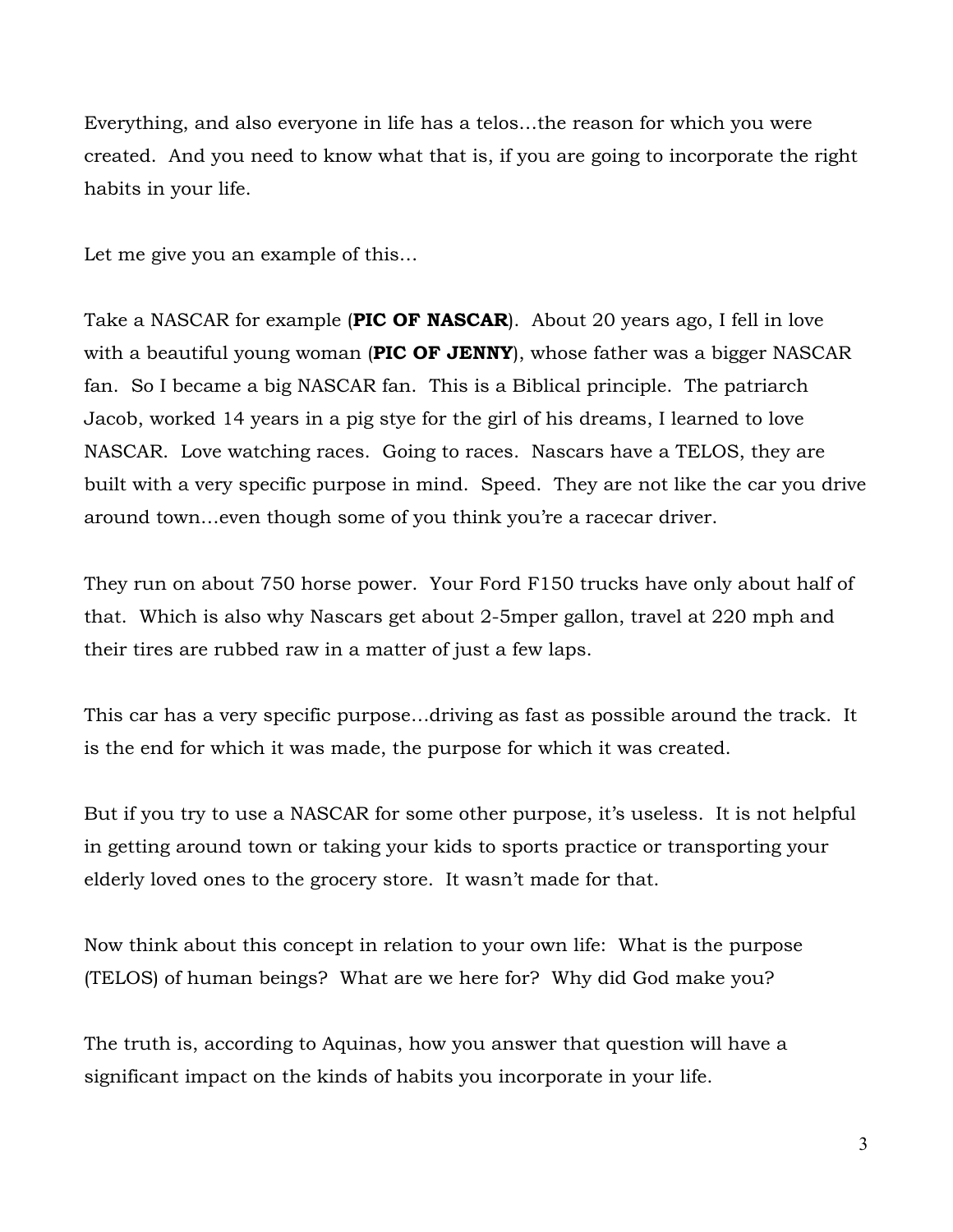Is the purpose of life to make a good living, retire early? Is the purpose of life to make as much money as possible? Is the purpose of life to start a family and have children? Is the purpose of life to achieve occupational success? Is the purpose of life to achieve athletic prowess?

**Knowing the purpose of the journey is critical. "Most Christians mirror cultural goals, desiring happiness, comfort, security, belonging, and popularity. Surprisingly few are focused on completely cooperating with God to experience the kind of whole-life transformation described in the Bible and made possible only through a partnership with God. The lack of understanding of the goals of a truly Christian life prevents people from making the extraordinary life transition that are possible." (George Barna)** 

Why did God make you?

Now, before we answer that question specifically (ultimate purpose of humans) I think it's important to recognize that many of us have never taken time to think about our ultimate purpose…we have not thought about why we exist and so we end up living by faulty purposes.

## **B. Faulty purposes people live by.**

First…

### **1. Comfort/Leisure**

Much of what we do and how we behave (our habits) is for the sake of comfort or leisure in our lives.

A few years ago we bought a family van. It was a used vehicle, but new to us. And had some features that I had never had in a car before. One of them, was heated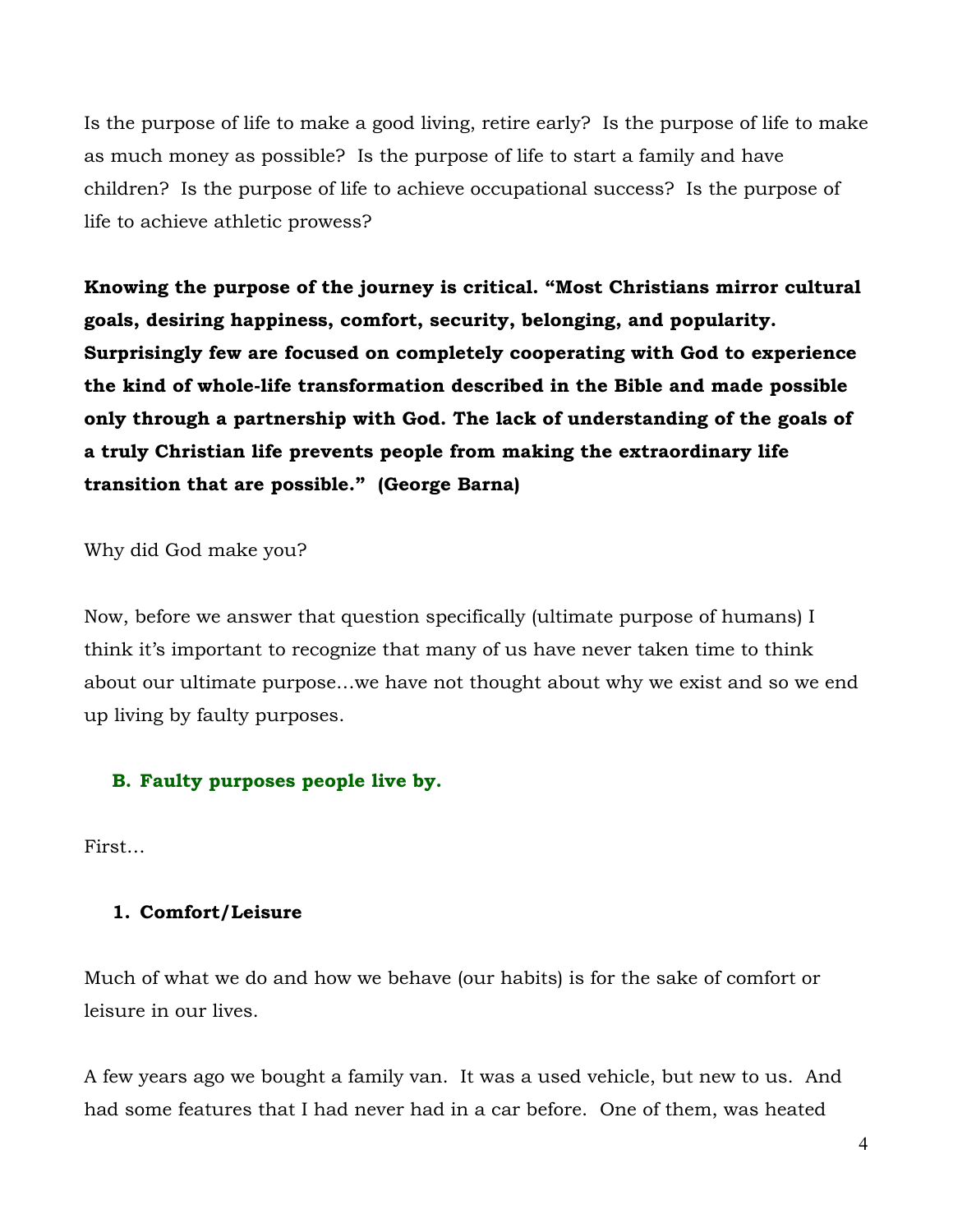seats. Have you sat in a car with heated seats? 15 degrees outside, but you sit in these seats and just start feeling warm all over. And then I get in my little car to drive to the office each day and I begin to think, man I should really have heated seats in here. You start getting used to them. You think you deserve them.

Or have you thought about your garage door. You sit in your car press a button and the door opens for you.

You sit in your easy chair recliner and push a button and the TV turns on. You no longer have to walk into a grocery store, you place your order on line and then someone shops for you and places the items in your car when you arrive.

A life-style of comfort and leisure is all around us. This is why the entertainment industry is such a lucrative business. I was reading one study that said we Americans spend about 3 times the amount on entertainment as we do on Education.

And it's not bad or evil or wrong…but if we're not careful, we start to believe that life is about pursing comfort and liesure. And it starts to form our hearts. We start to believe we deserve or we have earned or we have a right to our comfort and leisure. It can make selfish, greedy, soft.

One of my favorite all time stories in Scripture is the story of Jonah. It's fascinating and is really built around the idea of an awareness of ultimate purpose. Think about it, God sends Jonah to confront the Ninevites with their wickedness.

You need to understand, the Ninevites were a dangerous, nasty group of people. They were known for some pretty gruesome behaviors. This is how the Bible describes Nineveh.

**Nahum 3:1 - Woe to the city of blood, full of lies, full of plunder, never without victims!**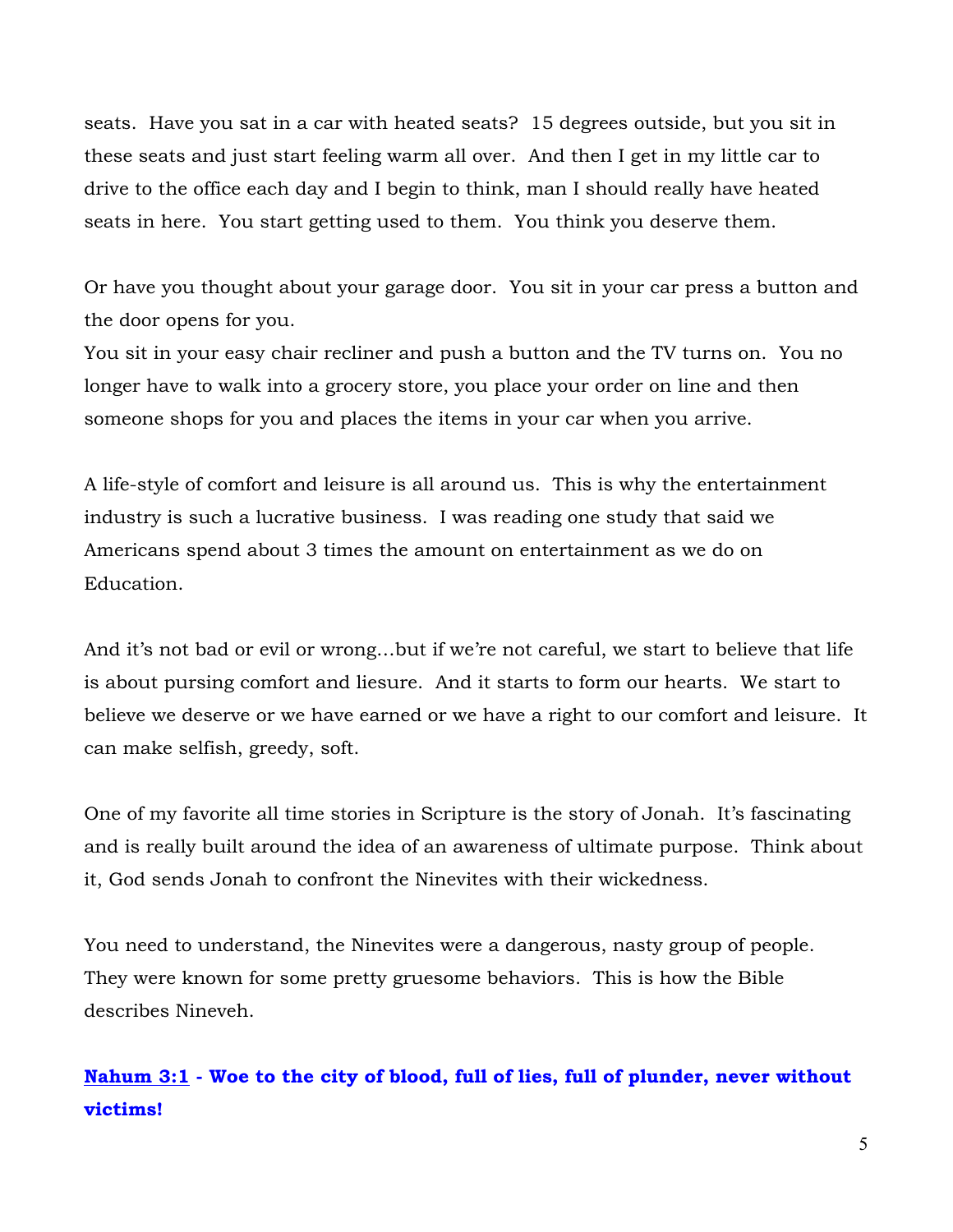There are in fact, ancient paintings from some of the Kings from Nineveh which (no joke, this is kind of gross, I'm gonna gross you out a minute) show prisoners being skinned alive, stabbed, beheaded, impaled on poles, their appendages or tongues being cut off and their eyes gouged out.

The Ninevites were wicked people. God tells Jonah to go onto their home turf and tell those people about their wickedness…how do you think they'll respond? That's why Jonah ran the other way.

Now this story does not make sense if the greatest purpose in life is comfort or selfpreservation. It only makes sense if the ultimate purpose in life is something else.

When leisure and comfort become your primary purpose in life, you can be sure it is affecting your life habits and ultimately your character…and you will likely miss out on becoming the person God created you to be.

A second faulty purpose that often trips us up is…

### **2. Family**

And let me just explain…

## **Matthew 10 - <sup>37</sup> "Anyone who loves their father or mother more than me is not worthy of me; anyone who loves their son or daughter more than me is not worthy of me.**

Now, Jesus does not mean you should not love your family. Rather, Jesus is making a statement about ultimate purposes. It's a conversation about priorities…what is ultimate and what is secondary.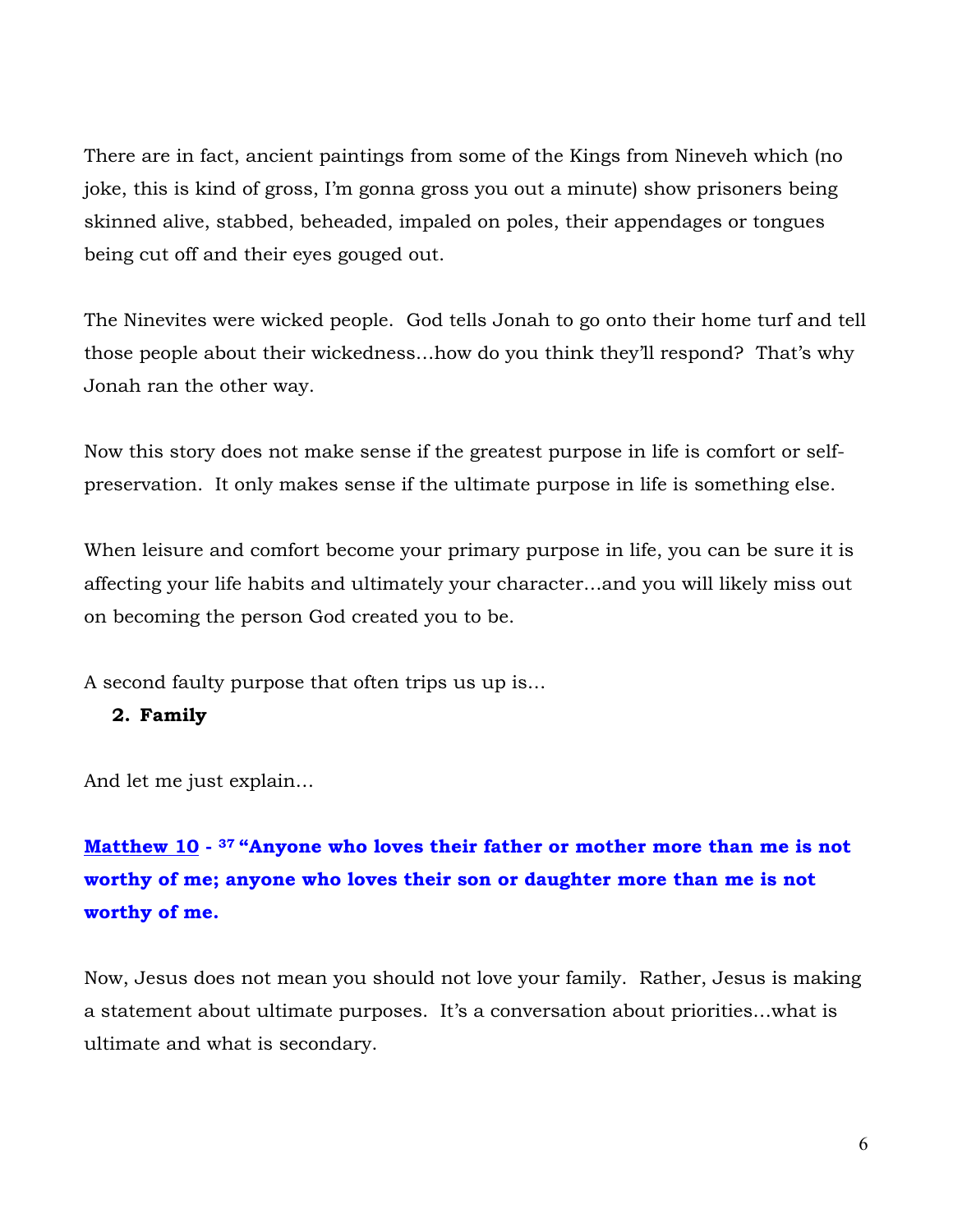We all have a priority list. My wife. My kids. My work. My hobbies. And the question is, where is Jesus on that list?

Barna research group did a study in 2015 on the most significant influences in our lives. And what they discovered was kind of eye-opening regarding Christians and our priorities.

The study showed that Christians say they would rank their priority as **God – Family – Country**

But what they actually discovered is that in the practical living of our daily lives (our habits…that which is forming our character), God (faith) was actually much less of an influence on our choices.

That in a world of competing priorities.

There are so many things in this world that we give our love to. There is **family**, **athletics**, **work**, **hobbies**... And we are constantly being pulled to those things that are comfortable, familiar, profitable, easier.

Unless you hate mother and father, brother, sister…you cannot be my disciple. It's not that you should hate your family, it's a matter of priority. In fact, I think what Jesus would say is that, when you make him the priority, then he helps you to love your family the best way possible. I think Jesus would say, don't try to love your family as best as you can on your own. Love me and I will teach you how to love your family best.

So much of our following Jesus in our daily habits is not about choosing between GOOD and EVIL, rather it is a matter of priority.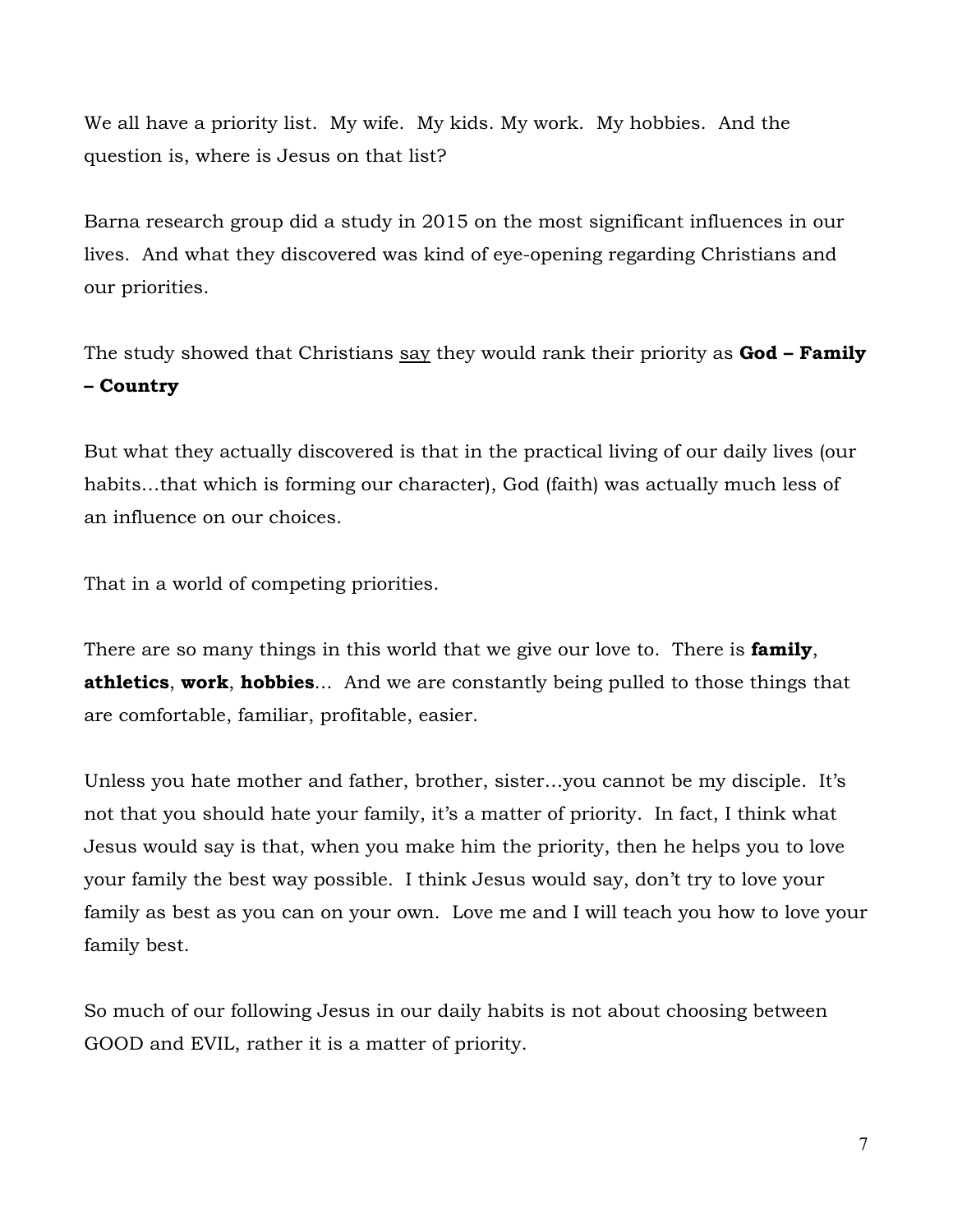Finally, let me suggest one more faulty purpose out there, that I think can be dangerous for Christians to buy into…and follow me on this because it may not make sense initially…

## **3. "Escapist Heaven"**

Many people in churches today believe that the ultimate purpose of life is "to go to heaven some day."

And I'm not saying going to heaven isn't important. I'm saying we may be aiming at the wrong target if we make "going to heaven" the ultimate goal of life.

To ask it another way: **Is the greater purpose to get into heaven or to get heaven into you?** 

Do you see how the way in which you answer that question, changes how you think about your daily habits?

I just wonder if this is why so many followers of Jesus see very little transformation in their lives, and end up looking like the rest of the world. We've believed that the ultimate purpose is to get into heaven. And all that it takes to do that is to say a prayer. And we've done it. And that anything beyond that is "icing on the cake." And so the habits of daily life, that lead to character formation, living like Jesus become secondary.

Dallas Willard says it like this, **"The main thing God gets out of your life is the person you become."** Escapist heaven puts the purpose of life on the final destination as a place you go, rather than the person you become.

So how are we doing so far on ultimate purpose? What purpose are you building your life around? comfort, family, escapism…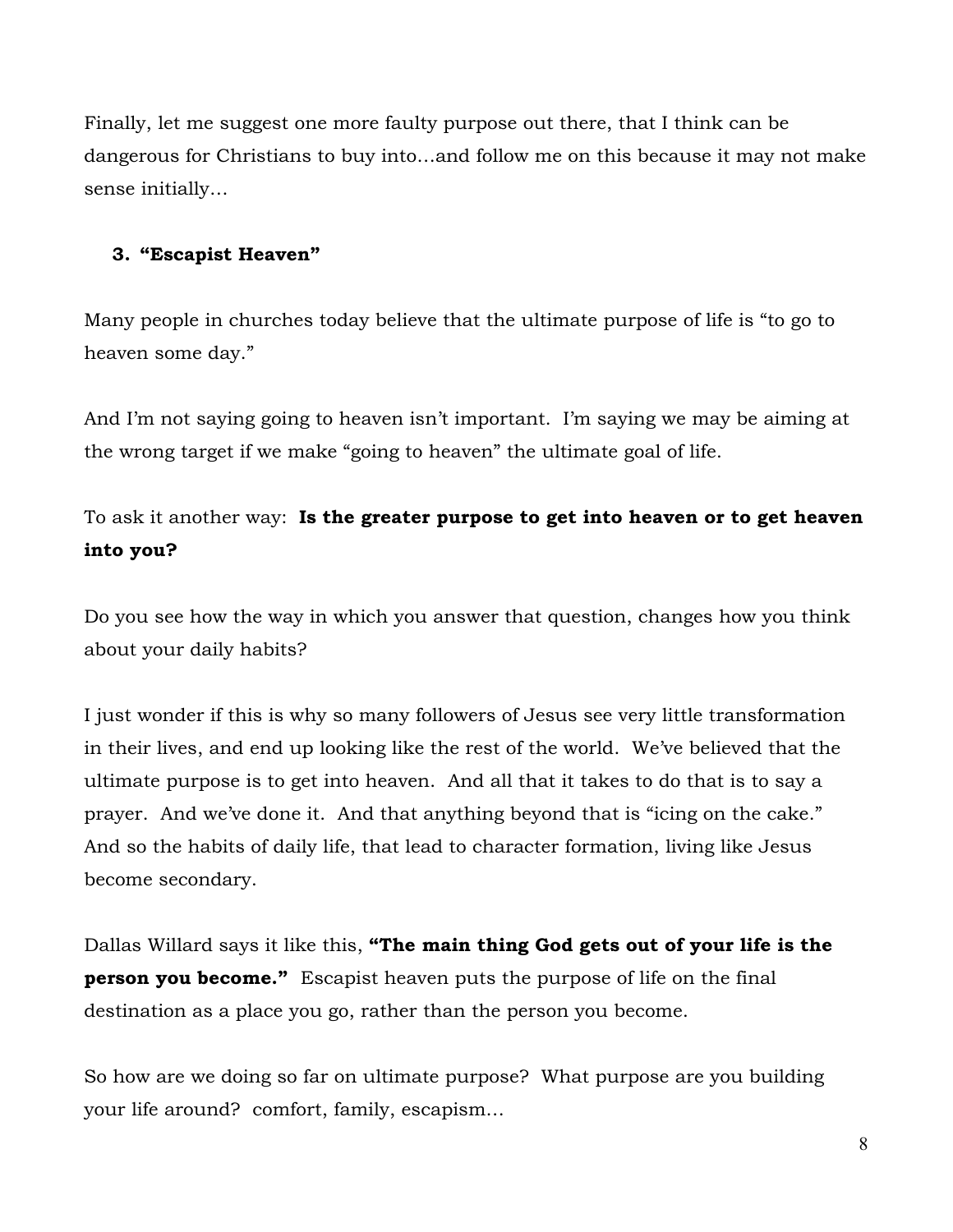I want to encourage you, this week to set aside some time to have a sit-down with yourself and Jesus and consider…when it's all been said and done, what is the thing matters most in your life? And then second…if someone were to evaluate your habits would they be consistent with what you profess as your purpose?

Ok, so now that we have looked at some of these faulty purposes that people chase after…let's go back and see if we can answer this question:

### **C. What is the primary reason for your existence?**

Why did God make humans?

Christian theologians down through the ages have said the same thing in different ways…

Thomas a Kemps would say that purpose of humanity is: "to be in complete union with God." Brother Lawrence would say: "to converse with God constantly." Dallas Willard says: "in this physical existence of ours, to be like Christ." The Apostle Paul said: "Imitate me as I imitate Christ."

All different ways of saying something very similar. Bible scholar Scot McKnight suggests that Jesus answers this question for us in his own words…

**Matthew 22 - <sup>35</sup> One of them, an expert in the law, tested him with this question: <sup>36</sup> "Teacher, which is the greatest commandment in the Law?" <sup>37</sup> Jesus replied: "'Love the Lord your God with all your heart and with all your soul and with all your mind.'[c] …39 And… 'Love your neighbor as yourself.'[d]**

To love God and love others…this is why God made you, it is the telos of your life. In the same way a NASCAR is built to go fast, this is what you are built for.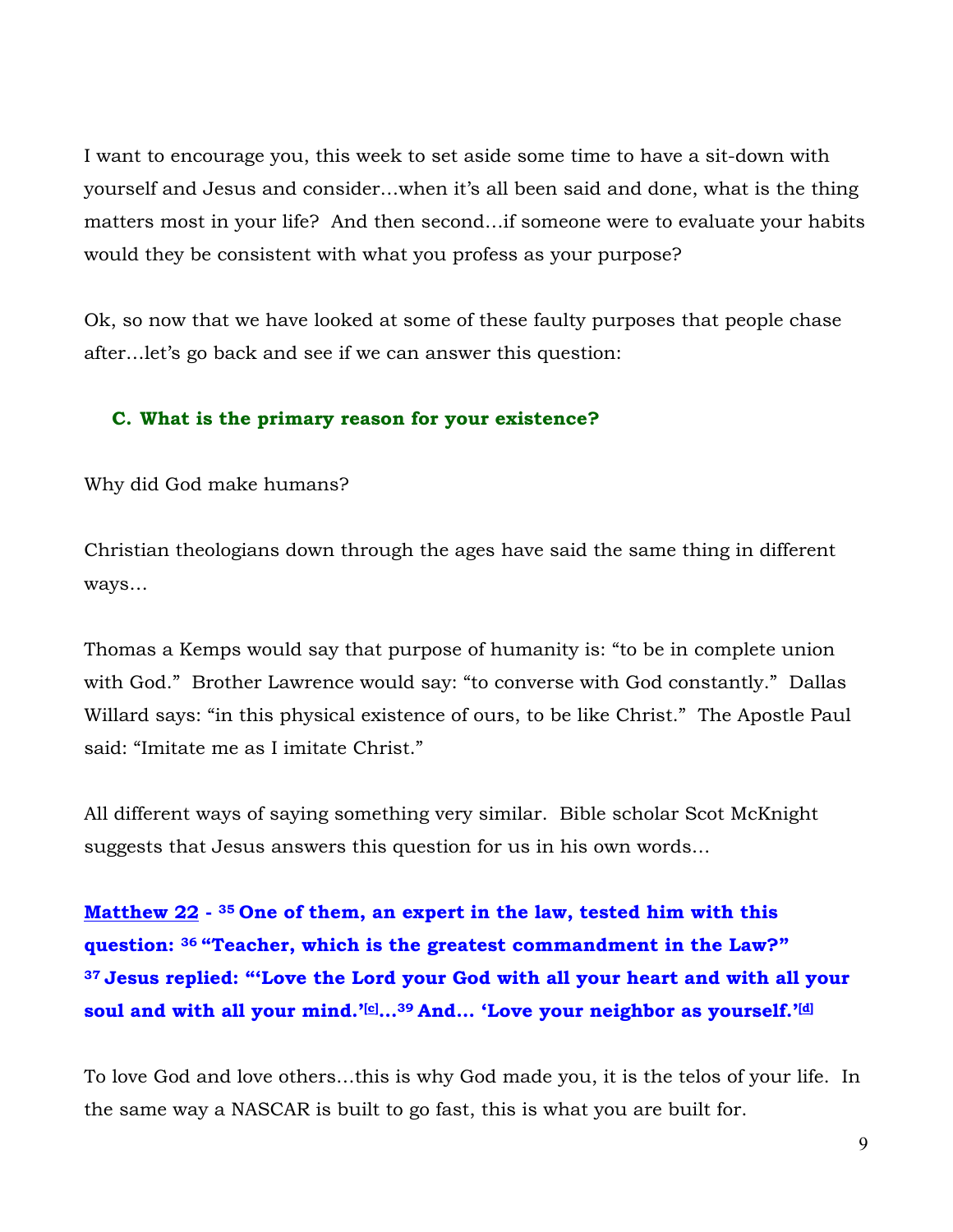**Whatever else you choose to do in life, if you are not cultivating habits of loving God and loving others, you'll have missed your purpose.** 

So with our remaining time this morning. I would like to be as practical as possible and I would like to suggest a couple of habits that we can cultivate as we seek to fulfill our telos: loving God and loving others.

### **1. Two habits to cultivate in "loving God":**

The first habit we must cultivate in loving God is…

**Sabbath...**this is creating space in your weekly schedule to rest with God.

This concept comes right out of the creation story…

## **<sup>3</sup> God blessed the seventh day and made it holy, because on it he rested from all the work of creating that he had done.**

The Hebrew word for holy here, is the word **kadosh**.

And in all of creation, the Sabbath day, is the only thing God deems as k*adosh*. The earth, space, land, stars, animals — even people — are not designated as kadosh. Only the Sabbath day is holy.

In other words, God set aside one day a week, for resting in his presence…you were created his way. No it doesn't have to be Sunday. But if you don't prioritize Sabbath as a habit of life, you will miss out on the becoming the person God created you to be.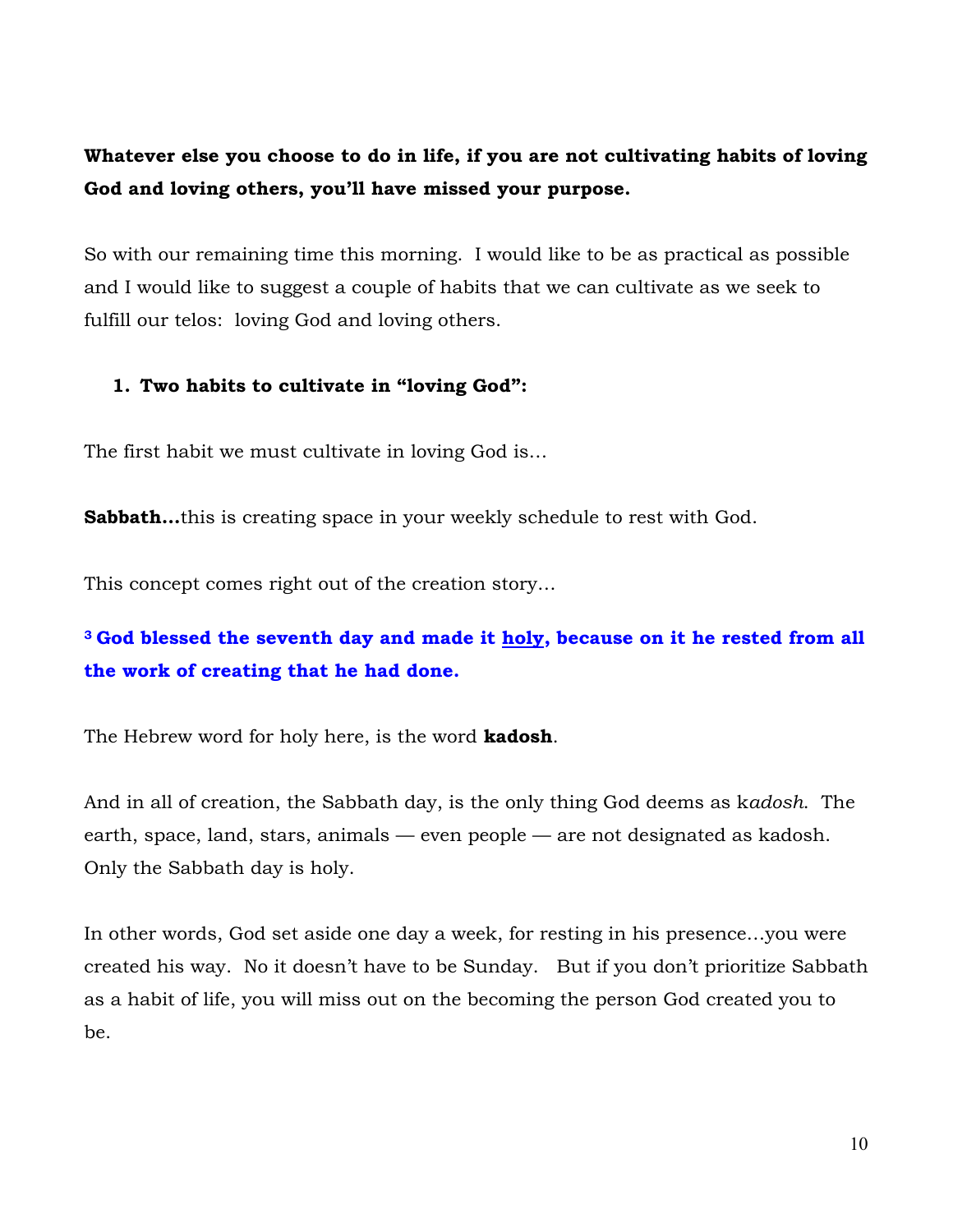And I will just warn you on this, we live such fast-paced, fluid lives this habit seems to have gone by the way-side in our world.

One author says it like this…

**"In one generation, Sunday** (and I'm not saying Sunday has to be that day) **evolved from a day of rest and worship to a day to buy more stuff we don't need, run errands, eat out, or just get a jump-start on our work for the week ahead."** (34).

I just wonder how many of us are truly resting in God's presence every week?

Dallas Willard writes…

**"You must arrange your days so that you are experiencing deep contentment, joy, and confidence in your everyday life with God."**

It starts with the sabbath habit…Sabbath must be a habit if you are going to "love God."

Second…habit you can cultivate in loving God…

### **Scripture before screen.**

Nothing sacred about this, but if I were to ask you, what do you know more inimately your phone or Jesus? What would you say? Honestly how do you think you would answer that question?

I was thinking about it just this week. We know so much about our phones. My kids were teaching me just this week, that you can ask siri to turn your phone flashlight on and off for you. We can navigate through smart phones at incredible speeds with incredible accuracy because our phones have become second nature to us…habit! And yet many in today's world have a very limited ability with our Bibles.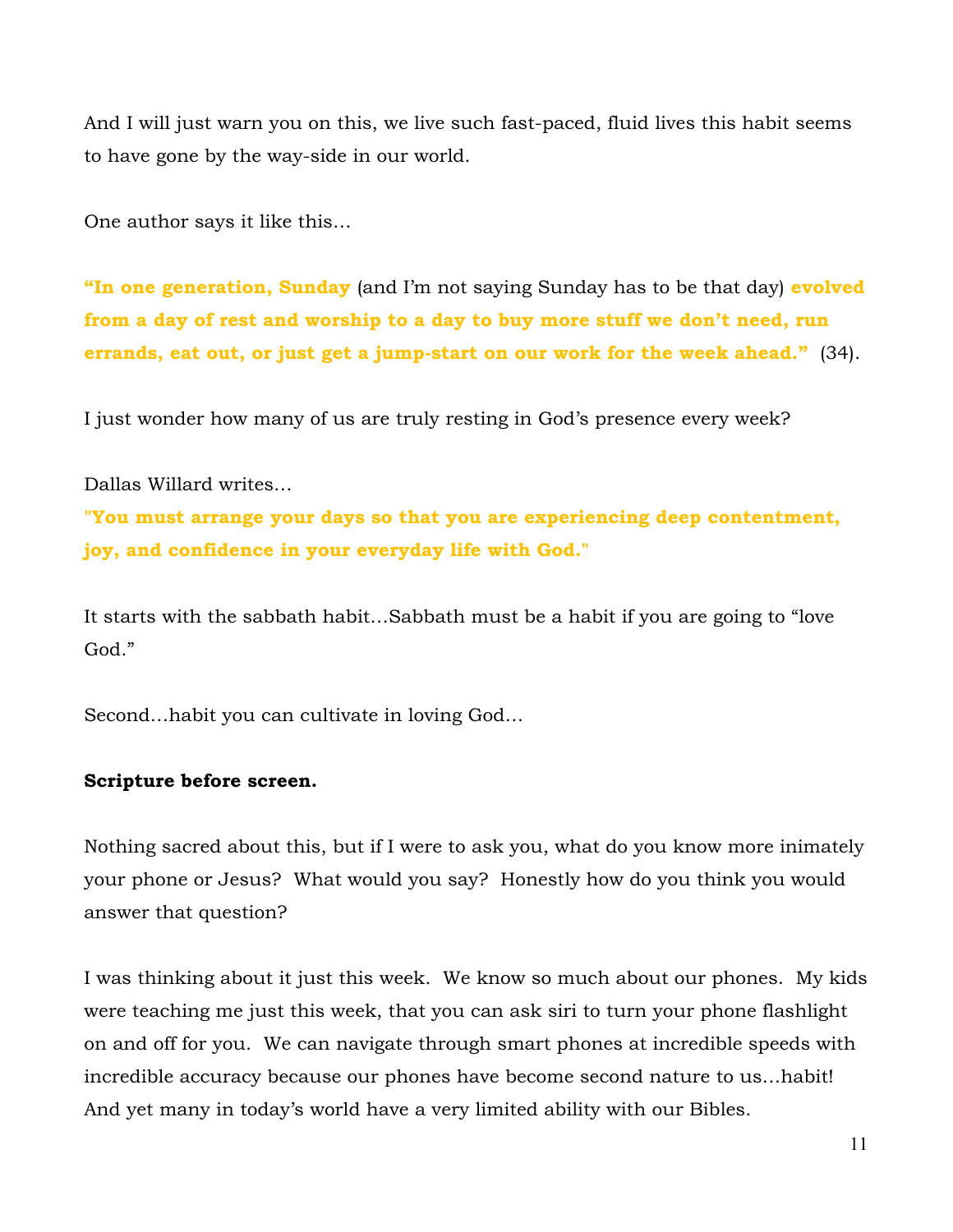The Barna Research Group has done research on followers of Jesus and our familiarity with Scripture. You ready for this…60 percent of us cannot name one of the Ten Commandments. One out of three people who follow Jesus cannot name the four Gospels (Matthew, Mark, Luke, and John)…the very books that tell about Jesus life. Seventy-five percent believe the saying, "God helps those who help themselves" is in the Bible. (It's not. It was Ben Franklin, not the Bible.) Twelve percent believe Joan of Arc was Noah's wife. I'm not even making that up. "Mrs. Ark." Twelve percent of people. (Ortberg – Barna Group)

Screen habits have become second nature, what if knowing Jesus became part of our priority as well.

So consider a new habit. **Scripture before phone.** Commit to yourself that in 2022, you will not look at your phone before you take a few moments in Scripture. Or before you sit down in the evening to turn on the TV, scripture for a few mins first.

Sabbath and Scripture before phone…not because we want to follow human rules and God will love us more. But because these can be ways we practice loving God and that's why were made.

Ok, second…you were made to love others. So let me suggest two practical habits you could consider this year.

#### **2. Two habits to cultivate in "loving others"**

Start with…**MEALS**

In our world, our busy schedules are king and we try to fit meals in and around our schedules.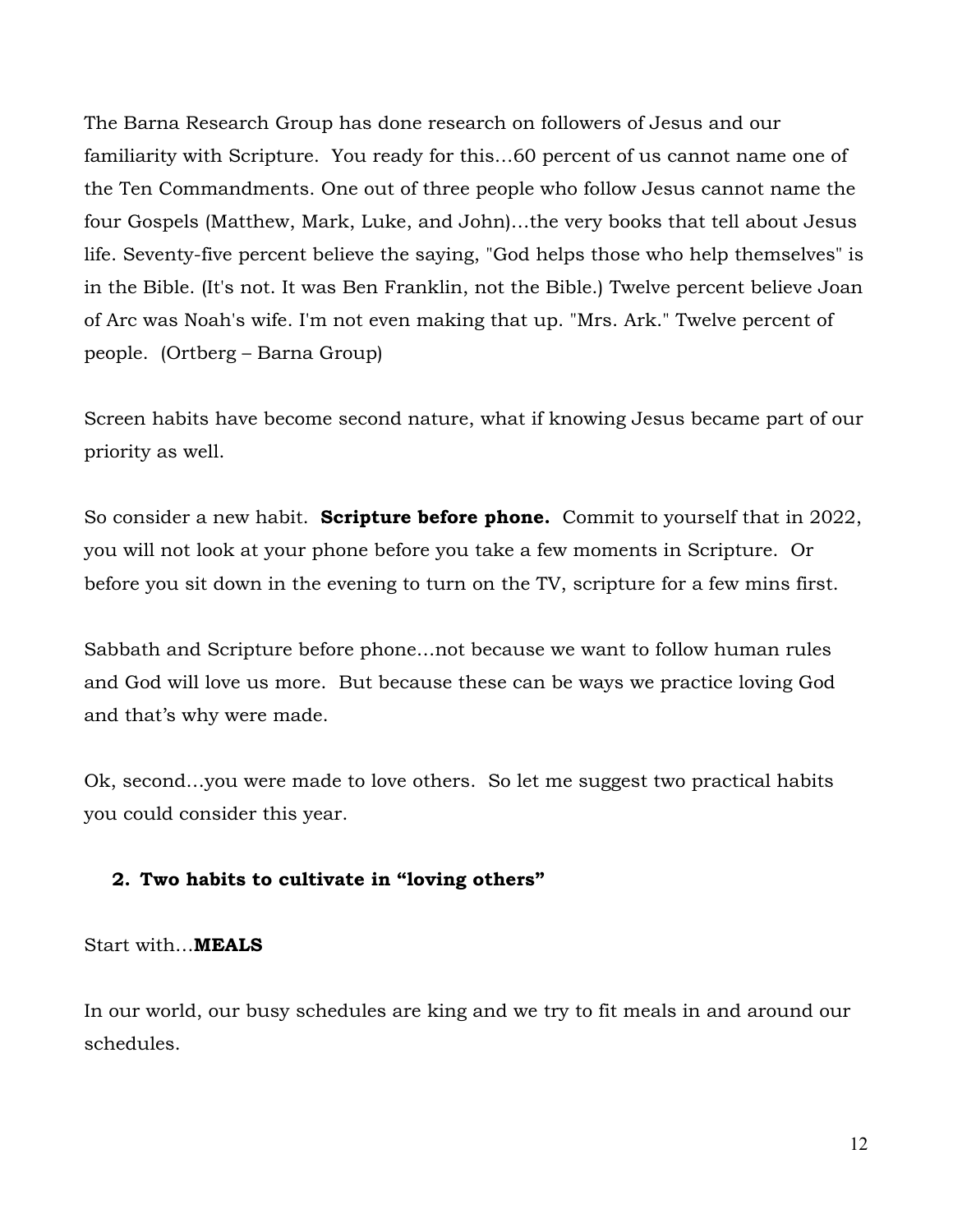Have you ever had this experience…You wake up in the morning thinking about all you have to do today. Your mind starts racing. *Breakfast* is usually on the run, whatever you can grab as you run out the door so you can get to work and start completing your tasks. Once at work, you find a rhythm and by *lunch* you don't want to break that rhythm…so you work through lunch or swallow it down while you work. By dinner at the end of the day, you are exhausted and just want to relax. Dinner is on the way home, in front of the television, on the fly, whenever, however you can get it. And without realizing it, our relationships suffer significant damage from this "habit."

Meals and relationship are so closely connected. Almost every holiday and the gathering of our family and friends can be designated by the food we eat. From cheeseburgers on the fourth of July to Turkey at Thanksgiving. We often celebrate a person's birthday by making the meal they like best. Dating is based around sharing meals. And I think it's because at a meal you can focus your attention on the people around you. You can talk.

Jesus often met and interacted with people over meals.

One of the central symbols of our faith is a meal that Jesus shared with his disciples. The Last Supper. The early church was known for their habit of sharing meals together.

When we have no time for meals it's our relationships that suffer.

If it's true that you were created for loving others…then meals are one of the primary ways that we do this.

Can I encourage you to create a meal habit this year? Share one meal a week with others. It might be a meal with the family every Monday night, around the table, no screes aloud. It might a meal at work, with your co-workers, no working through